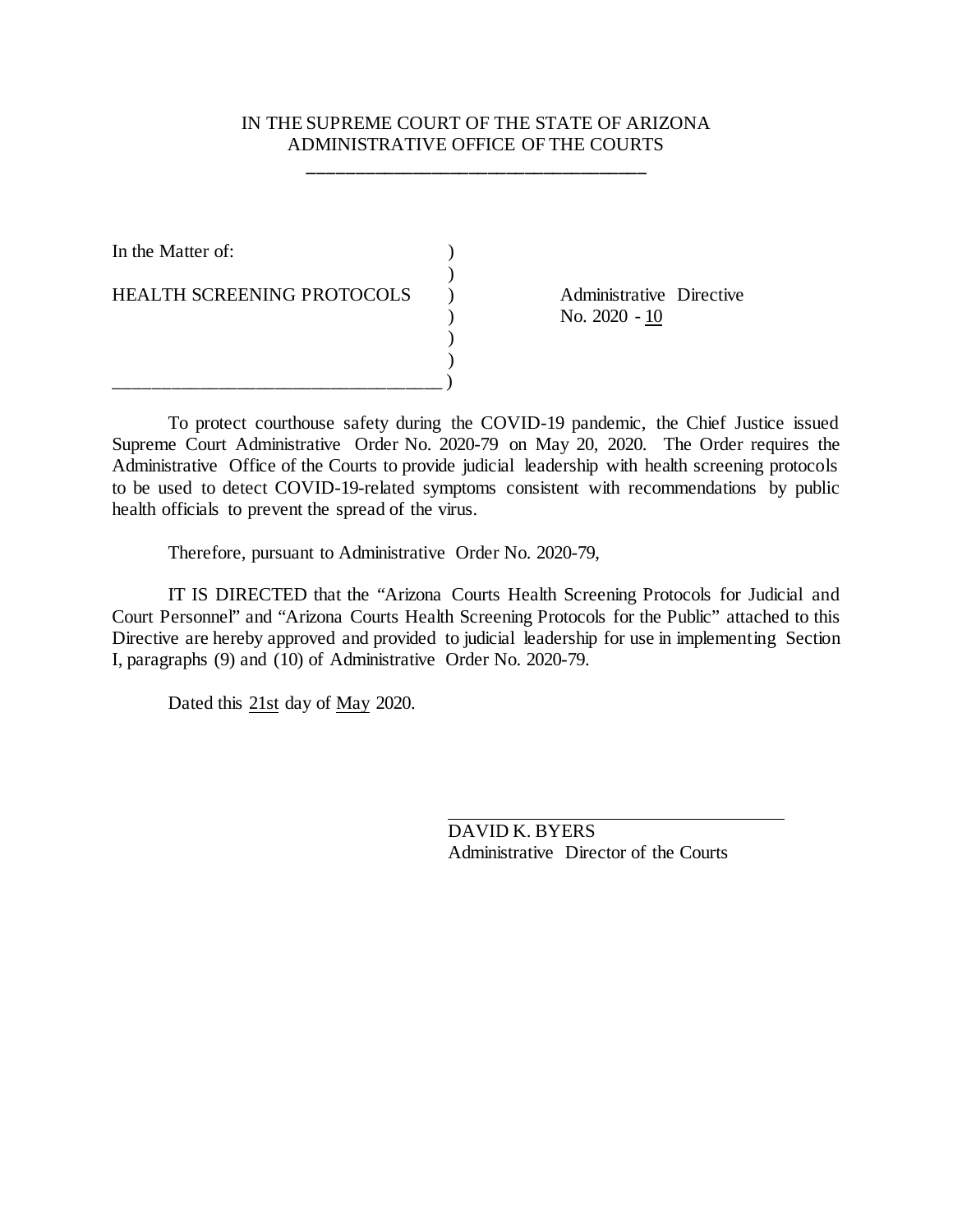

#### **Effective June 1, 2020**

#### **ARIZONA COURTS HEALTH SCREENING PROTOCOLS FOR JUDICIAL AND COURT PERSONNEL**

The Arizona Judiciary is committed to the safety of the public, judges and court personnel. Pursuant to Supreme Court Administrative Order No. 2020-79, the Administrative Office of the Courts has established the following health screening protocols for judges and court personnel, effective June 1, 2020:

All judicial and court personnel are required to conduct a daily wellness check, prior to coming into the workplace. This daily wellness check requires answering the following questions:

- $\checkmark$  Is your body temperature check higher than 100.4 degrees Fahrenheit?<sup>1</sup>
- $\checkmark$  Do you have a cough?
- $\checkmark$  Are you experiencing shortness of breath or difficulty breathing?
- $\checkmark$  Do you have chills, muscle pain, or sore throat?
- $\checkmark$  Have you recently lost your sense of smell or taste?
- $\checkmark$  Have you had contact with someone who has tested positive for COVID-19 or has symptoms consistent with the COVID-19 virus during the last 14 days?
- $\checkmark$  Have you had a recent COVID-19 diagnosis or a positive test result?

Judicial and court personnel who answer "yes" to one or more of these questions and for whom any symptom is persistent and unexplained should not go to work, should notify their supervisor/presiding judge and Human Resources Department, and seek medical advice/treatment.

The appropriate leadership judge or supervisor should advise the judge or court employee, respectively, regarding telework options and when it will be safe to return to work based on established criteria.

Court leadership may implement body temperature screening for judicial and court personnel.

Information on COVID-19 symptoms and the self-check process can be found on the CDC website at [Symptoms](https://www.cdc.gov/coronavirus/2019-ncov/symptoms-testing/symptoms.html)  [of Corona Virus.](https://www.cdc.gov/coronavirus/2019-ncov/symptoms-testing/symptoms.html)

Courts should adopt return to work criteria consistent withCDC guidelines that include consideration that symptoms have ceased, that a diagnosis other than COVID-19 explains a symptom, or that negative COVID-19 test results no longer indicate COVID-19 infection.

1 - Having a temperature reading at 100.4 degrees Fahrenheit or above, does not necessarily mean a person is sick with COVID-19. Some activities, the intake of caffeine, and some medical conditions can raise your body temperature. If you are willing, please discuss with your supervisor if you feel a separate condition exists that may cause an elevated temperature reading.

Approved May 21, 2020 Administrative Directive No. 2020-10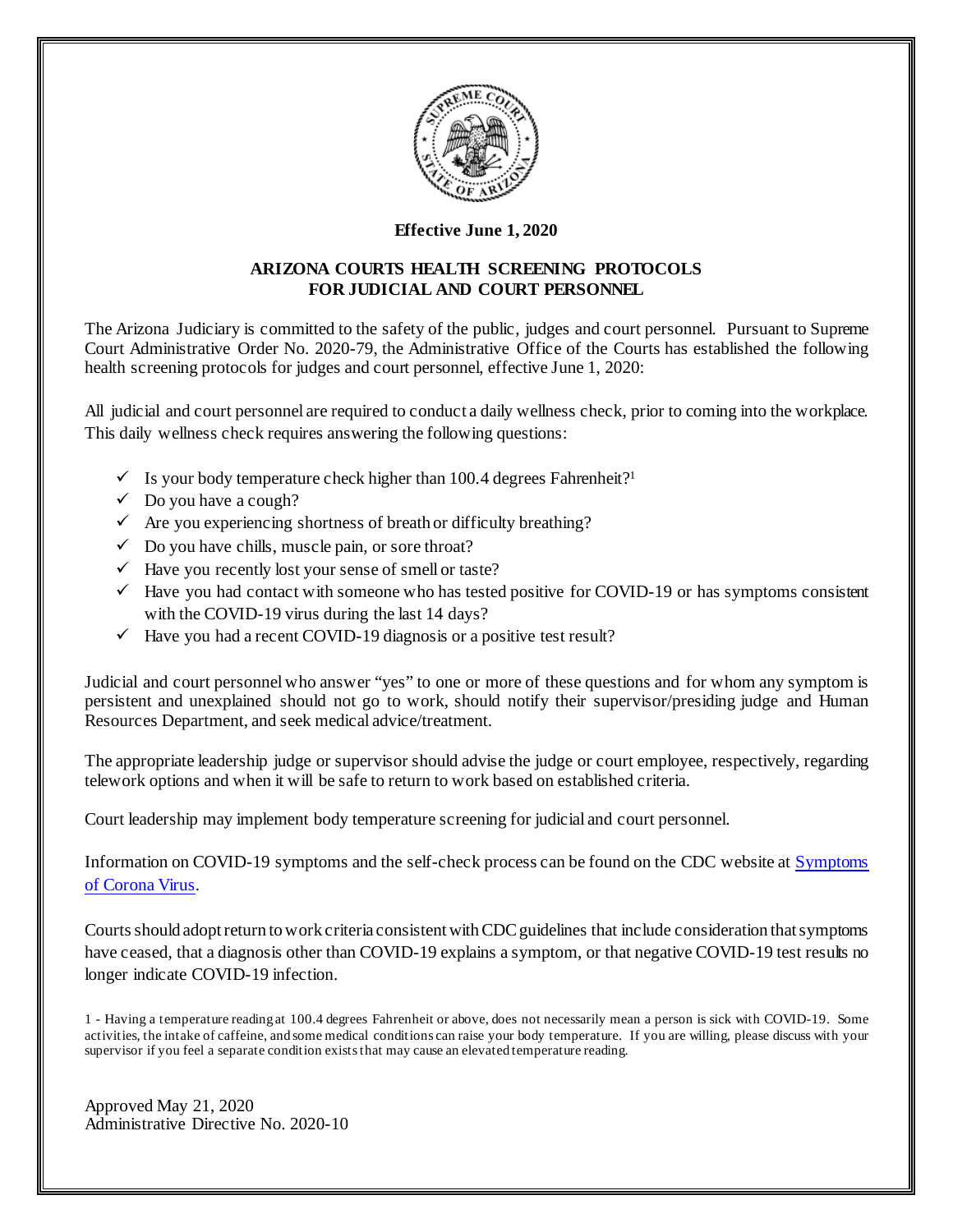

# **Effective June 1, 2020**

## **ARIZONA COURTS HEALTH SCREENING PROTOCOLS FOR THE PUBLIC**

The Arizona Judiciary is committed to the safety of the public, judges and court personnel. Supreme Court Administrative Order No. 2020-79, in part, requires the Administrative Office of the Courts (AOC) to provide courts with health screening protocols. The AOC has established the following health screening protocols for Arizona's courts, effective June 1, 2020:

#### **LEVEL 1: BASIC SCREENING (No Security Personnel; No Body Temperature Screening)**

In courts that do not have security screening, courts should ask the public to self-screen prior to coming to court for any of the following conditions or persistent unexplained symptoms:

- Shortness of breath or difficulty breathing
- Muscle pain
- Body temperature over 100.4 degrees Fahrenheit
- Sore throat
- Cough
- New loss of taste or smell
- Have had contact with someone who has tested positive for COVID-19 or has symptoms consistent with the COVID-19 virus during the last 14 days
- Have had a recent COVID-19 diagnosis or a positive test result

Courts shall provide notice to the public of this additional screening through communications about any court proceeding, by posting the information on the court's website, and posting signage at all entrances at the courthouse.

*Service to Individuals Who Report Symptoms or Conditions*: Courthouse visitors who have any of the above symptoms or conditions should call the court to reschedule or be referred to appropriate electronic or on-line options for finding information, filing of motions, or other court services. Court staff should take appropriate action to provide access to court services while maintaining appropriate safeguards. In person proceedings should not be scheduled until cessation of symptoms, a diagnosis other than COVID-19 explains a symptom, or negative COVID-19 test results no longer indicate COVID-19 infection under CDC guidelines.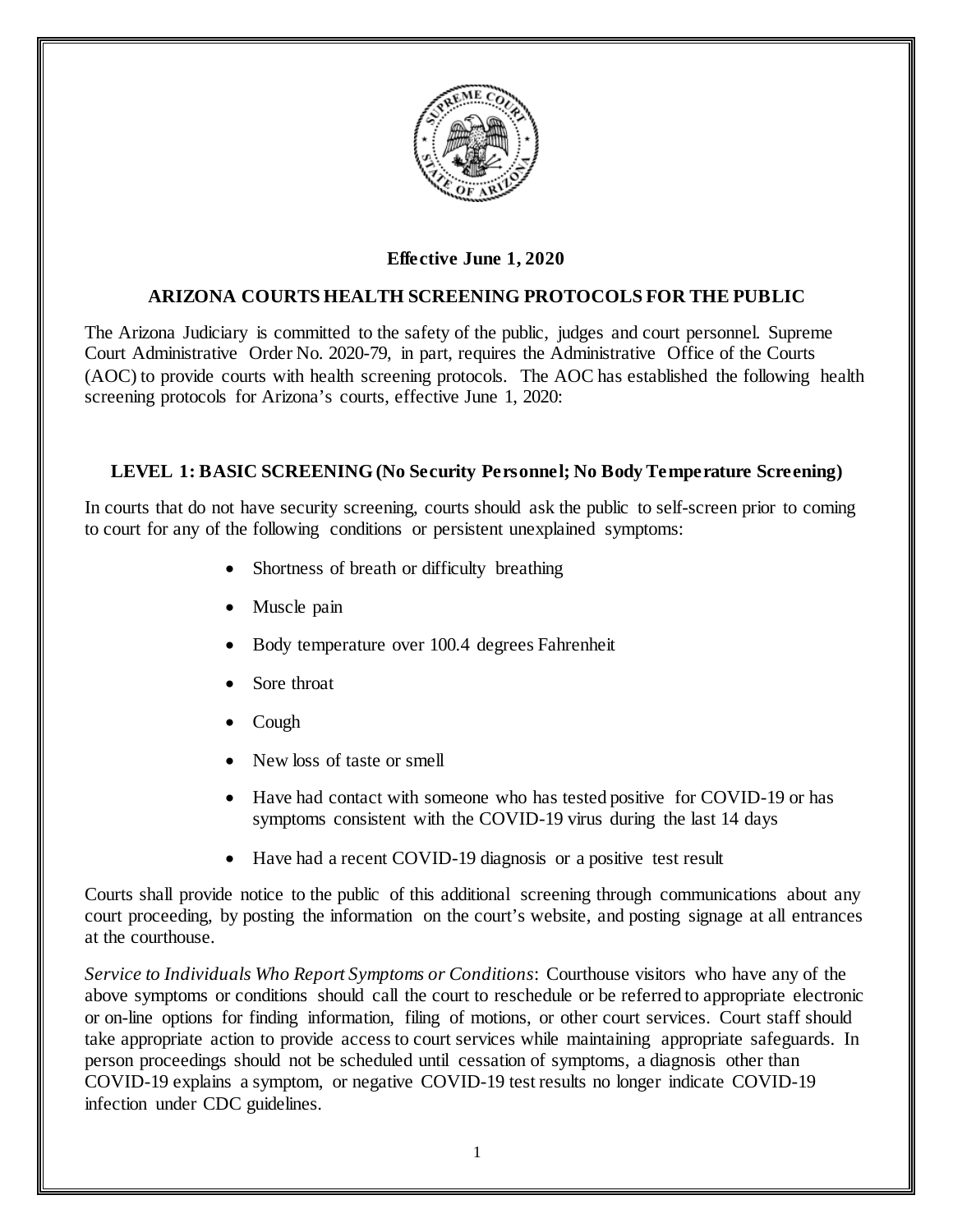*Note*: Information on COVID-19 symptoms and a self-check process can be found on the CDC website a[t Symptoms of Corona Virus.](https://www.cdc.gov/coronavirus/2019-ncov/symptoms-testing/symptoms.html)

## **LEVEL 2: BASIC + ENHANCED SCREENING (Security Personnel; No Body Temperature Screening)**

In courts with security screening, security officers or other designated court staff shall ask courthouse visitors the following three questions:

- 1. Have you had or have you been exposed to someone who has tested positive for the COVID-19 virus?
- 2. Do you have a cough?
- 3. Are you experiencing shortness of breath or difficulty breathing?

If a courthouse visitor answers yes to any of these questions, the visitor shall be excluded from entering the courthouse until cessation of symptoms, a diagnosis other than COVID-19 explains a symptom, or negative COVID-19 test results no longer indicate COVID-19 infection under CDC guidelines.

Courts shall provide notice to the public of this additional screening through communications about any court proceeding, by posting the information on the court's website, and by posting signage at all entrances at the courthouse.

*Service to Individuals Refused Entry*: Courthouse visitors who are refused entrance will be provided a phone number to reschedule or be referred to appropriate electronic or on-line options for finding information, filing of motions, or other court services. Security and other court staff should take appropriate action to provide access to court services while maintaining appropriate safeguards.

Security officers should be masked and gloved while screening courthouse visitors.

## **LEVEL 3: ENHANCED + SECURITY PERSONNEL DOING BODY TEMPERATURE SCREENING**

If approved by Judicial leadership pursuant to AO 2020-79, Section I (10), courthouse visitors may be screened for body temperature at entrances to the courthouse if:

- 1. Temperature screening is conducted by court personnel with a non-touch, calibrated human electronic temperature device;
- 2. Security is masked and gloved; and
- 3. Equipment is frequently sanitized.

In the event that a courthouse visitor is found to have a temperature of 100.4 degrees Fahrenheit or above, the visitor should be retested after the initial temperature test. If the temperature is not below 100.4 degrees Fahrenheit, the visitor shall be excluded from entering the courthouse until body temperature is below 100.4 degrees Fahrenheit, a diagnosis other than COVID-19 explains an excessive